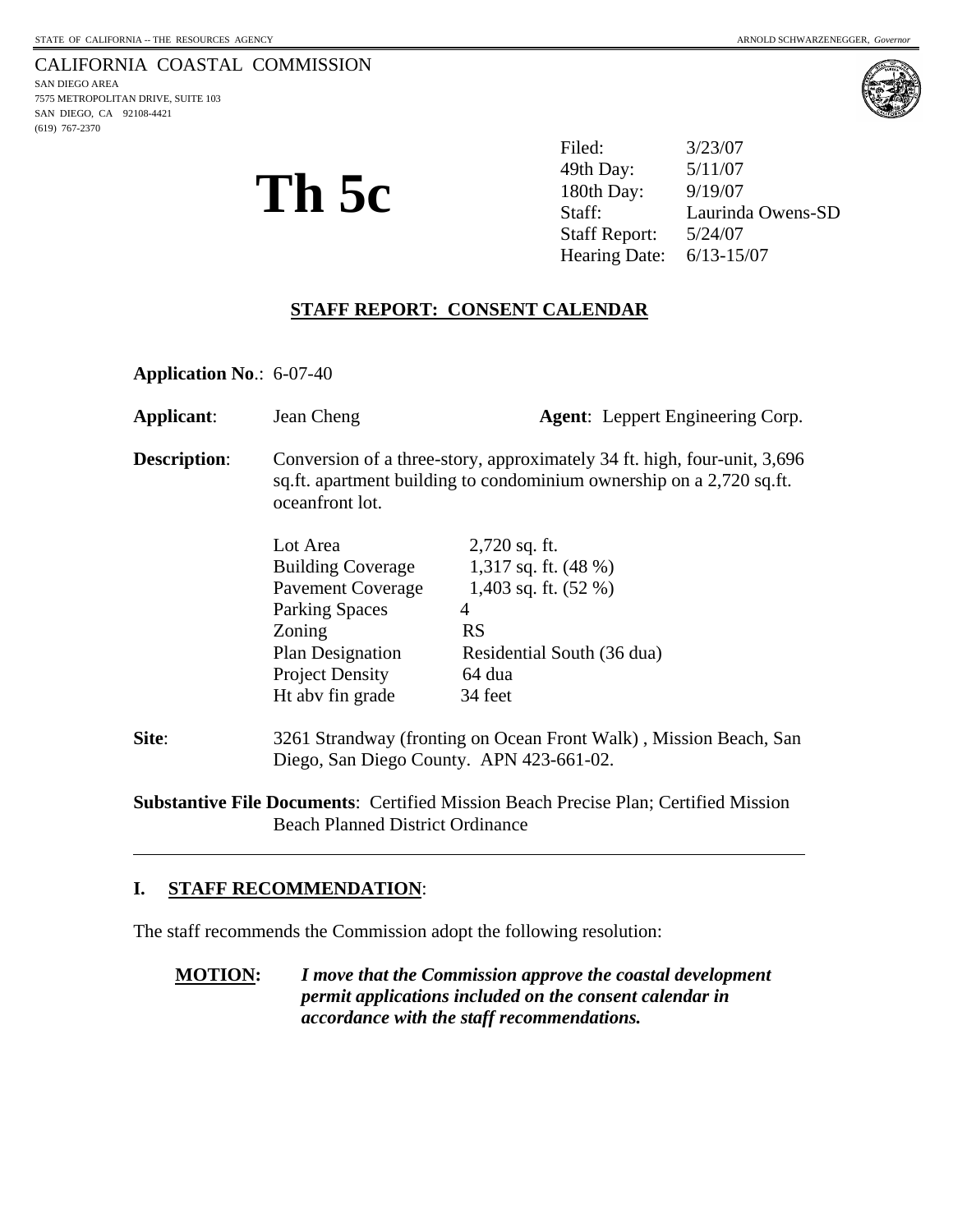6-07-40 Page 2

## **STAFF RECOMMENDATION TO ADOPT CONSENT CALENDAR:**

Staff recommends a **YES** vote. Passage of this motion will result in approval of all the permits included on the consent calendar. The motion passes only by affirmative vote of a majority of the Commissioners present.

### **II. Standard Conditions**.

See attached page.

## **III. Special Conditions**.

The permit is subject to the following conditions:

 **1. Assignment of On-Site Parking Spaces. PRIOR TO THE ISSUANCE OF THE COASTAL DEVELOPMENT PERMIT,** the applicant shall submit a parking plan. Said plan shall identify that one parking space shall be assigned to each of the four proposed condominium units for exclusive use by the owner/tenant of said unit. Signage and/or painted wheel stops shall also be implemented to reserve the parking, as described above. Said plans plan shall be in substantial conformance with the plans submitted by Leppert Engineering Corporation, dated 6/2/06, submitted with this application and shall be subject to the review and written approval of the Executive Director.

The permittee shall undertake the development in accordance with the approved parking plan. Any proposed changes to the approved plan shall be reported to the Executive Director. No changes to the plan shall occur without a Commission-approved amendment to the permit unless the Executive Director determines that no such amendment is legally required.

## **IV. Findings and Declarations.**

The Commission finds and declares as follows:

**A. Detailed Project Description/History.** Proposed is the conversion of a threestory, approximately 34 ft. high, four-unit, 3,696 sq.ft. apartment building to condominium ownership on a 2,720 sq.ft. oceanfront lot. No other improvements are proposed to the structure. A total of four on-site parking spaces exist on site. The subject site is bounded by Strandway to the east and Ocean Front Walk (the public boardwalk) to the west and is situated mid-block between Jamaica Court to the north and Isthmus Court to the south in the community of Mission Beach in the City of San Diego.

The proposed development is only to convert four existing units to condominium ownership. The structure is an older, non-conforming apartment building that pre-dates the Coastal Act and does not meet current height, density or parking requirements contained in the certified Mission Beach Planned District Ordinance. The structure meets all of the required building setbacks. No changes are proposed to the density, height of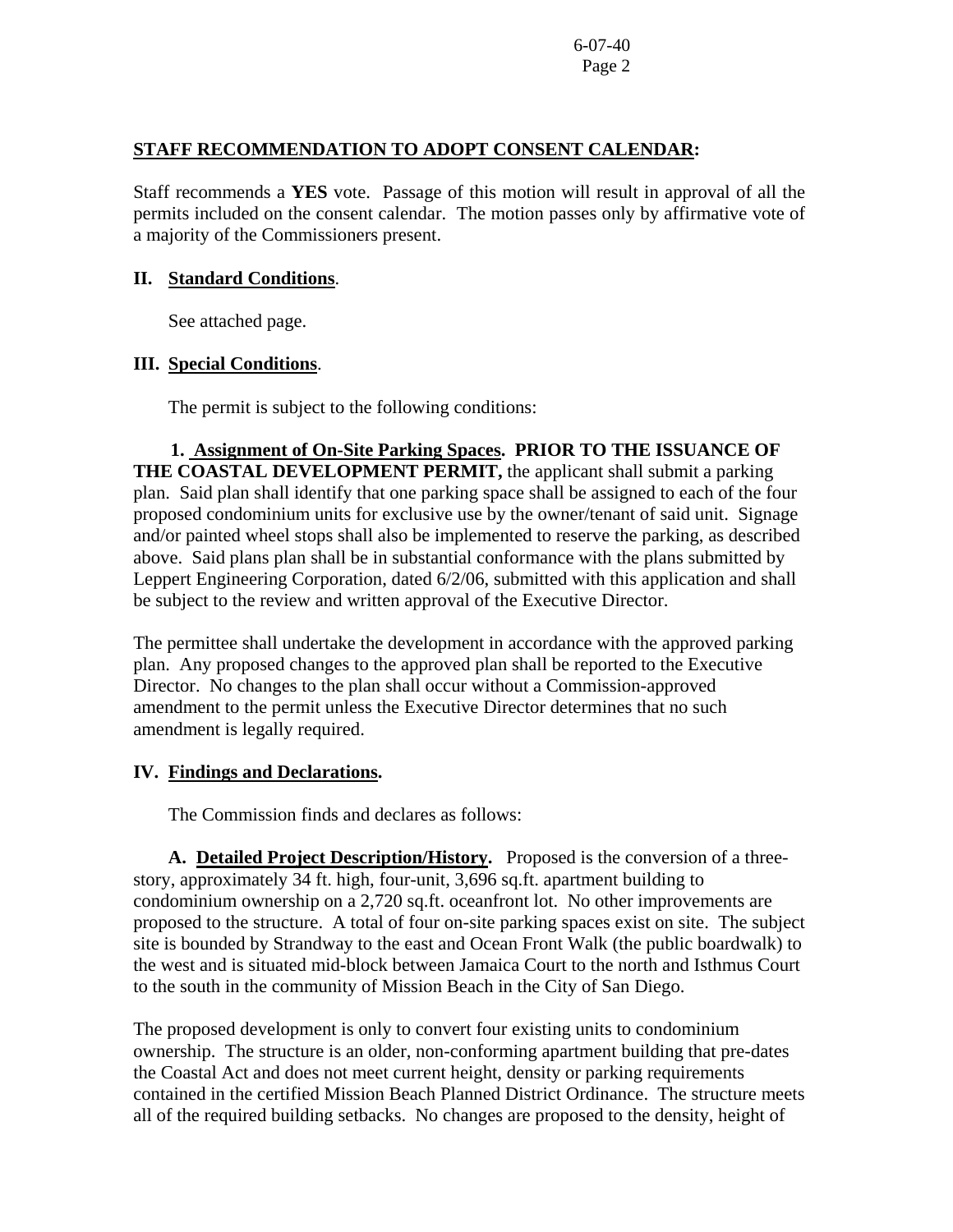6-07-40 Page 3

the structure or the building setbacks. The structure does not meet current parking requirements in that there are only a total of four on-site parking spaces where eight would be required pursuant to zoning. Because the proposed development is not increasing the degree of non-conformity of the existing structure, it is not required to bring the building up to current zoning standards through the provision of more on-site parking standards, etc. In addition, all four existing parking spaces are proposed to be retained on site. However, in order to assure that each unit has at least one parking space reserved for its owner/tenant such that impacts on public access in the surrounding area is minimized, the project has been conditioned (#1) such that each of the proposed four condominium units shall have one parking space assigned for its exclusive use. Therefore, the proposed development, as conditioned, does not interfere with public access opportunities and is consistent with the public access and recreation policies of the Coastal Act.

With regard to potential impacts to public views, the subject site is located between two other developed lots and no changes are proposed to any building setbacks, etc. As such, no impacts to public views will occur. In summary, the proposed development, as conditioned, will not result in any public view blockage and is visually compatible with the character of the surrounding neighborhood, consistent with Section 30251 of the Coastal Act.

 **B. Community Character /Visual Quality.** The development is located within an existing developed area and, as conditioned, will be compatible with the character and scale of the surrounding area and will not impact public views. Therefore, the Commission finds that the development, as conditioned, conforms to Section 30251 of the Coastal Act.

**C. Public Access/Parking**. As conditioned, the proposed development will not have an adverse impact on public access to the coast or to nearby recreational facilities. As conditioned, the proposed development conforms to Sections 30210 through 30214, Sections 30220 through 30224, Section 30252 and Section 30604(c) of the Coastal Act.

 **D. Local Coastal Planning**. The subject site is located in an area of original jurisdiction, where the Commission retains permanent permit authority and Chapter 3 of the Coastal Act remains the legal standard of review. As conditioned, the proposed development is consistent with Chapter 3 of the Coastal Act. Approval of the project, as conditioned, will not prejudice the ability of the City of San Diego to continue to implement its certified LCP for the Mission Beach community.

 **E. California Environmental Quality Act**. As conditioned, there are no feasible alternatives or feasible mitigation measures available which would substantially lessen any significant adverse effect which the activity may have on the environment. Therefore, the Commission finds that the proposed project, as conditioned to mitigate the identified impacts, is the least environmentally damaging feasible alternative and is consistent with the requirements of the Coastal Act to conform to CEQA.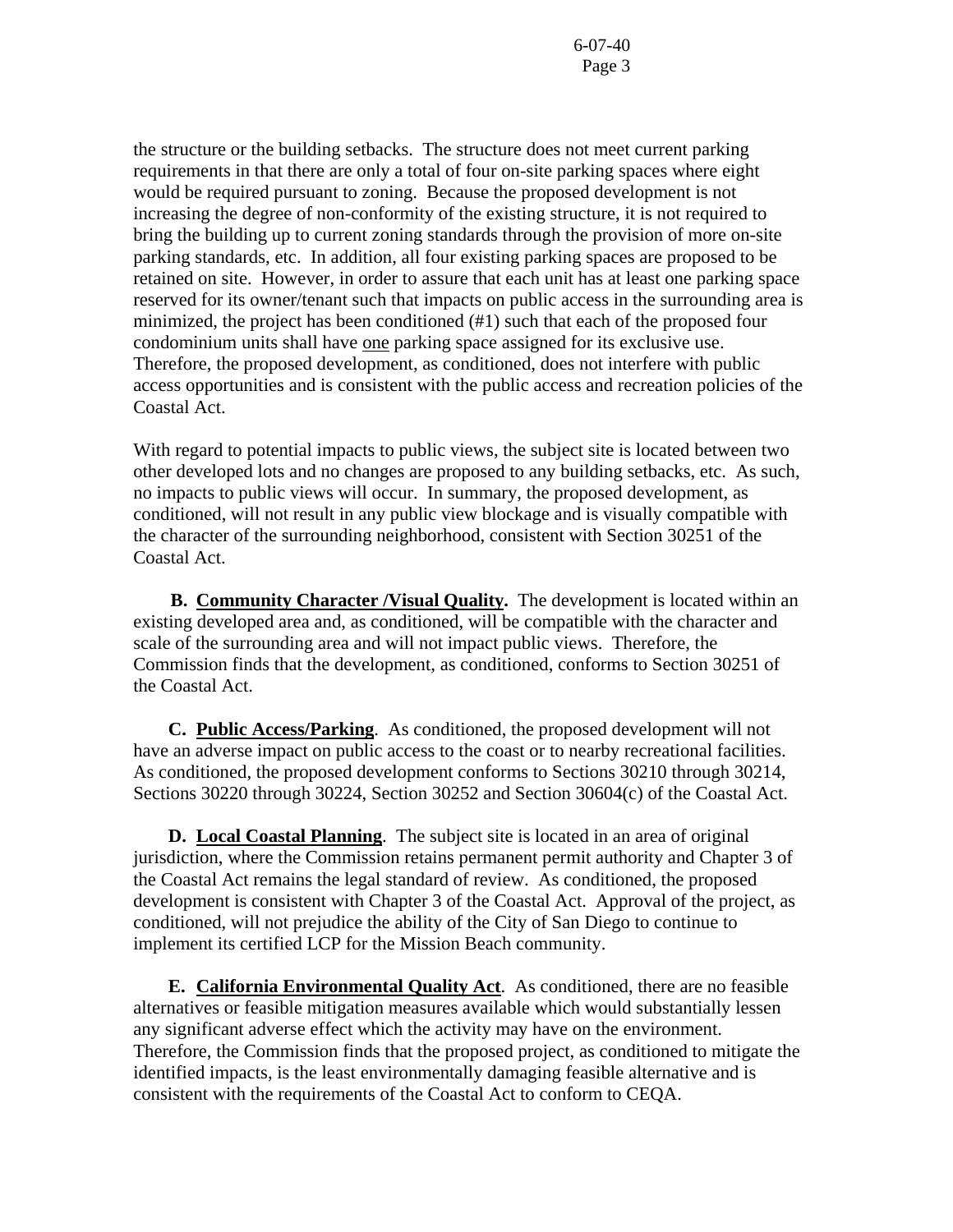6-07-40 Page 4

## **STANDARD CONDITIONS:**

- 1. Notice of Receipt and Acknowledgment. The permit is not valid and development shall not commence until a copy of the permit, signed by the permittee or authorized agent, acknowledging receipt of the permit and acceptance of the terms and conditions, is returned to the Commission office.
- 2. Expiration. If development has not commenced, the permit will expire two years from the date on which the Commission voted on the application. Development shall be pursued in a diligent manner and completed in a reasonable period of time. Application for extension of the permit must be made prior to the expiration date.
- 3. Interpretation. Any questions of intent or interpretation of any condition will be resolved by the Executive Director or the Commission.
- 4. Assignment. The permit may be assigned to any qualified person, provided assignee files with the Commission an affidavit accepting all terms and conditions of the permit.
- 5. Terms and Conditions Run with the Land. These terms and conditions shall be perpetual, and it is the intention of the Commission and the permittee to bind all future owners and possessors of the subject property to the terms and conditions.

(G:\San Diego\Reports\2007\6-07-040 Cheng stfrpt.doc)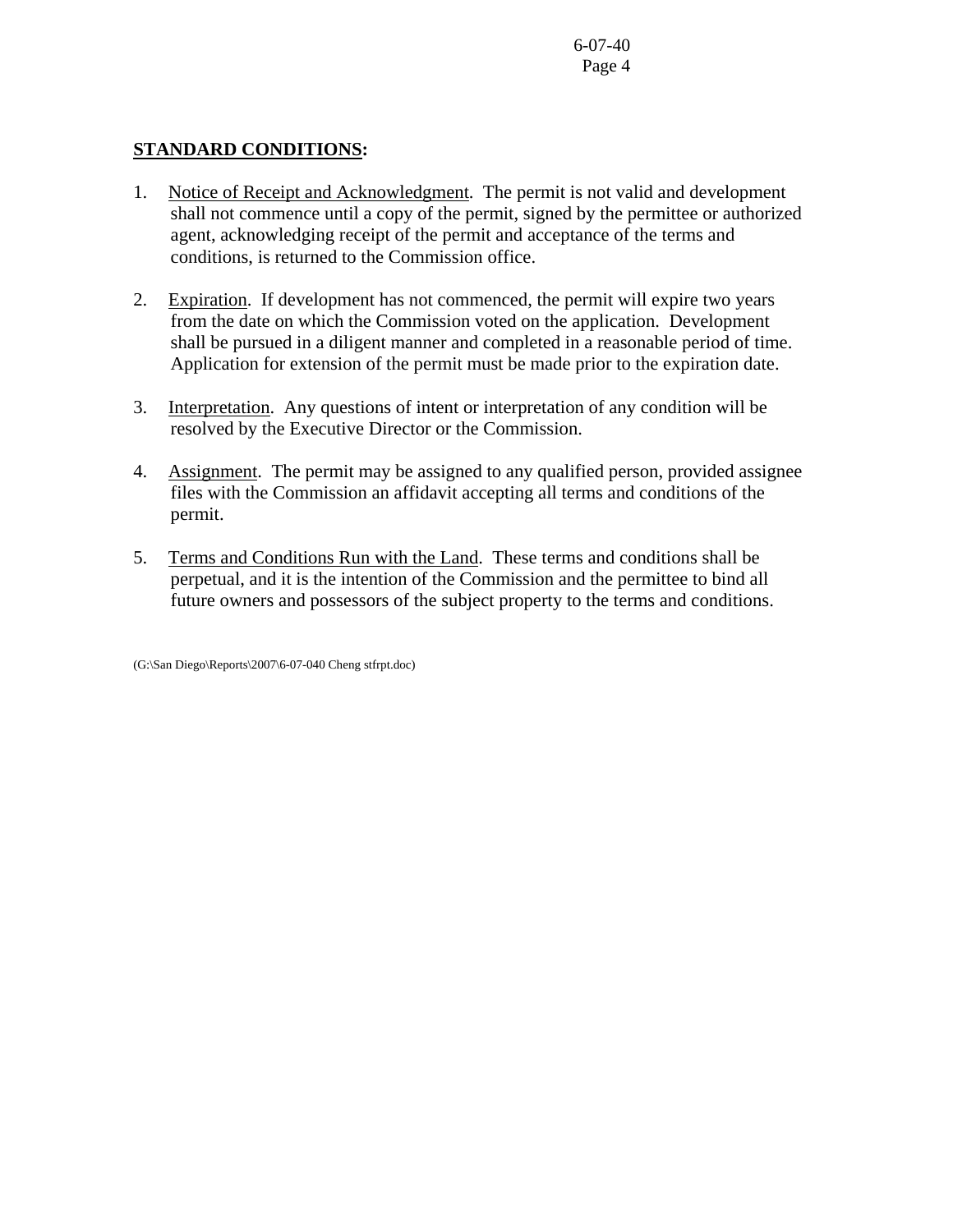

6-07-40 Page 5